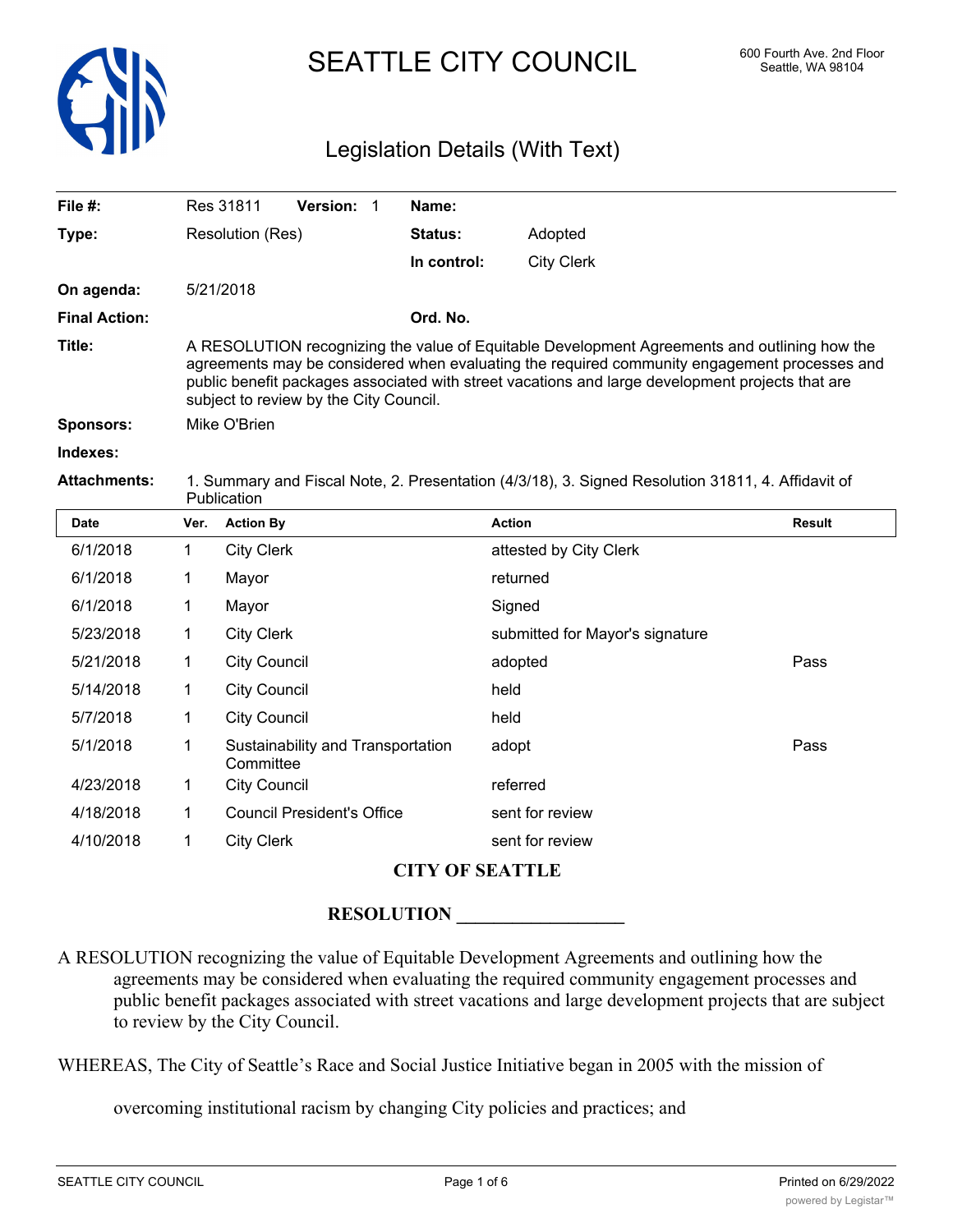- WHEREAS, in 2009, the City Council adopted Resolution 31164 directing City departments to focus on achieving racial equity in the community including specific focus areas including equitable development; and
- WHEREAS, in 2015, the City Council adopted Resolution 31577, affirming that The City of Seattle's core value of race and social equity is one of the foundations on which the Comprehensive Plan is built and stating the that "race and social equity planning includes not only shared benefits and burdens of growth and investment, but also partnership in the process resulting in shared decision-making and more equitable outcomes;" and
- WHEREAS, the City recognizes that throughout Seattle's history, certain populations and neighborhoods prospered at the expense of others; and redlining, racially restrictive covenants, and discriminatory realestate practices resulted in increased wealth in white neighborhoods and poverty in historically redlined communities; and
- WHEREAS, the City recognizes that with Seattle's rapid growth, the benefits and burdens of growth have not been shared equally and have resulted in persistent disparities in income, unemployment rates, and homeownership; and
- WHEREAS, the City is committed to addressing displacement and equitable development through our Equitable Development Initiative and other policies and practices; and
- WHEREAS, the City's 2016 Growth and Equity Analysis defines equitable development as "[p]ublic and private investments, programs, and policies in neighborhoods taking into account past history and current conditions to meet the needs of marginalized populations and to reduce disparities so that quality of life outcomes such as equitable access to quality education, living wage employment, healthy environment, affordable housing and transportation are equitably distributed for people currently living and working here, as well as for new people moving in;" and

WHEREAS, the Council has demonstrated interest and commitment to pursuing creative strategies for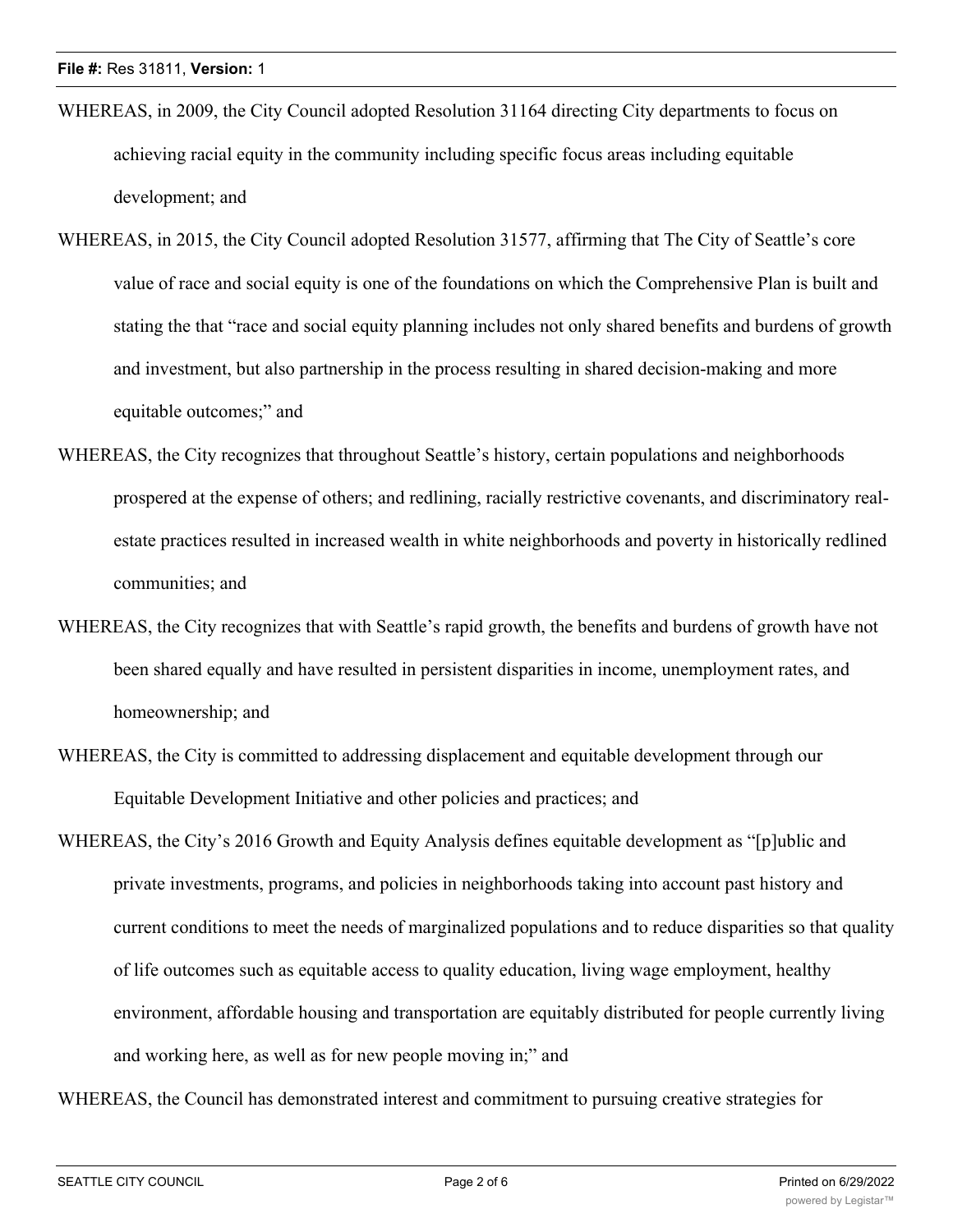equitable development including hosting a Lunch-and-Learn on Community Benefits Agreements on January 11, 2017, with community experts from across the country and local organizations interested in equitable development; and

WHEREAS, the Council recognizes that the outcomes of third party agreements between developers and equitable development community stakeholders can result in outcomes that can work toward City goals of race and social equity; NOW, THEREFORE,

## **BE IT RESOLVED BY THE CITY COUNCIL OF THE CITY OF SEATTLE, THE MAYOR CONCURRING, THAT:**

Section 1. The City of Seattle (City) recognizes the value of community-driven Equitable Development Agreements (EDAs). An EDA is a community benefits agreement (CBA) rooted in the needs and selfdetermination of stakeholders that have been historically marginalized in society or the economy. CBAs are third-party agreements between a developer and a community. CBAs emerged as a tool for people negatively impacted by growth and development to participate in the benefits of a specific project, though over time CBAs have become more ambiguous and do not always include equity stakeholders.

Section 2. The City Council may acknowledge the existence of an EDA when reviewing a petitioner's or applicant's proposed public benefit package or evaluating the community engagement process that are required components of a street vacation petition, an application to adopt or amend a major institution master plan, or any other applications for large development projects that are subject to review by the City Council.

Section 3. The City Council recognizes that EDAs are not a required component of street vacation petitions or development applications; the City is not a party to EDAs; and the City is not responsible for implementing or enforcing EDAs.

Section 4. When reviewing an EDA, Councilmembers may consider:

A. EDA Stakeholders: Racial and social equity requires centering the people who have been marginalized in decision-making and have been historically harmed by economic inequality, racial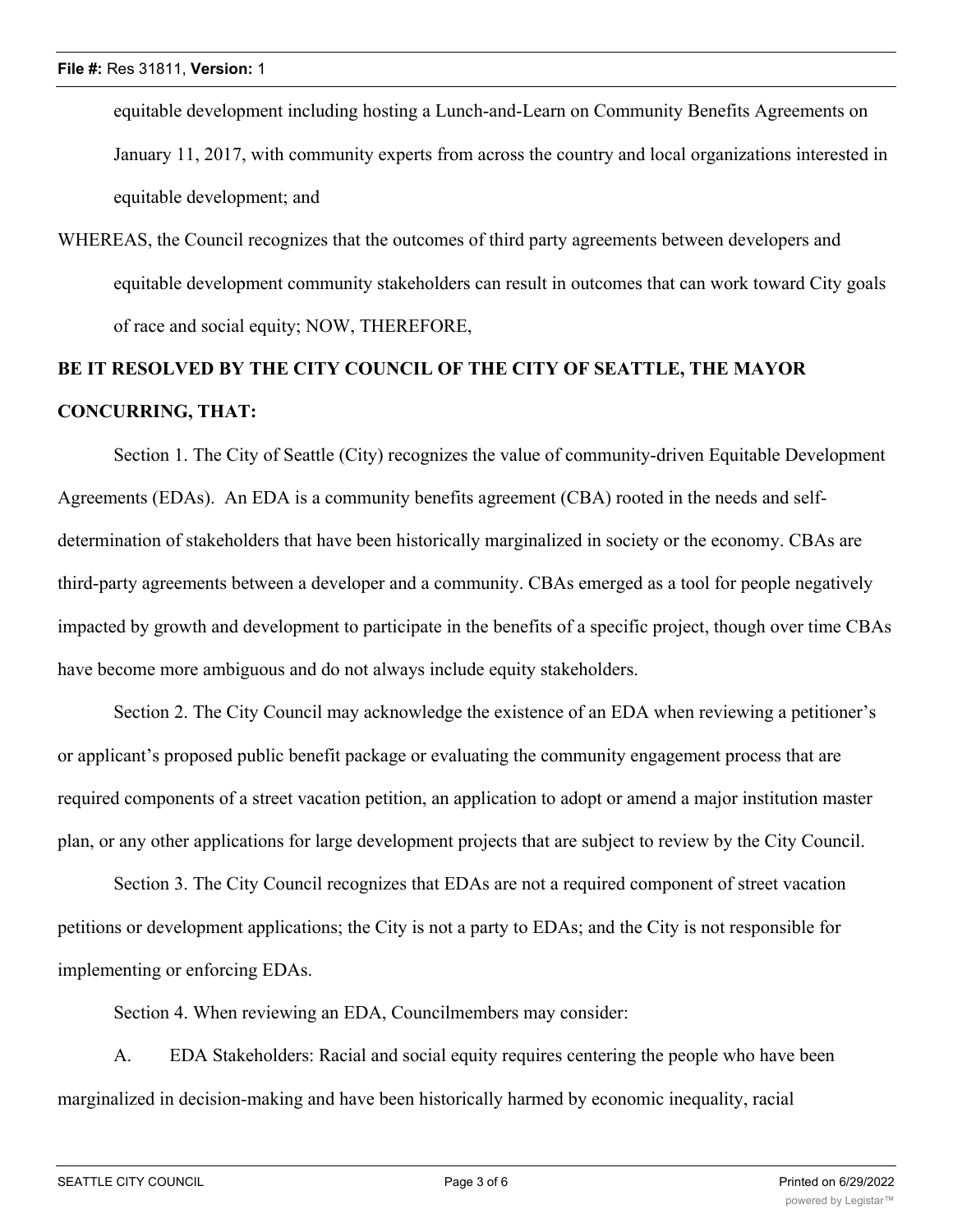#### **File #:** Res 31811, **Version:** 1

discrimination, or social exclusion. EDA stakeholders include organizations or institutions representing: lowincome households; people of color, immigrants, refugees, and indigenous people; people experiencing homelessness; seniors and people with disabilities; people who need economic opportunity and face institutional barriers to good jobs, such as racism or sexism; low-wage workers impacted by a project in some way, either as current workers at another location or the future workforce at the project location, especially women and people of color; and LGBTQ people, especially those at risk of displacement from historically queer-friendly neighborhoods. EDAs are entered into by EDA stakeholders. The City Council shall consider if the EDA reflects a process that: (1) actively centered individuals and organizations representing historicallymarginalized communities in the decision-making process; and (2) was transparent, inclusive, and accessible to the EDA stakeholders.

B. EDA Outcomes: The City Council may opine on the degree to which the EDA will foster equitable development outcomes identified by the EDA stakeholders. Factors include, but are not limited to, the degree to which the EDA:

1. Addresses historic and current racial and social injustice;

2. Advances self-determination and control of resources for marginalized groups;

3. Preserves community dignity and culture;

4. Creates economic equity, especially through increased community wealth, local prosperity, and family-supporting jobs;

5. Fosters workplace dignity and democracy;

6. Prevents residential, commercial, and cultural displacement of communities;

7. Preserves and supports small, community-serving, and culturally-relevant businesses;

8. Creates equity outcomes that are proportionate to the scale of private wealth generation

for the developer and investors;

9. Considers the role future property owners, tenants, subtenants, operators, contractors, or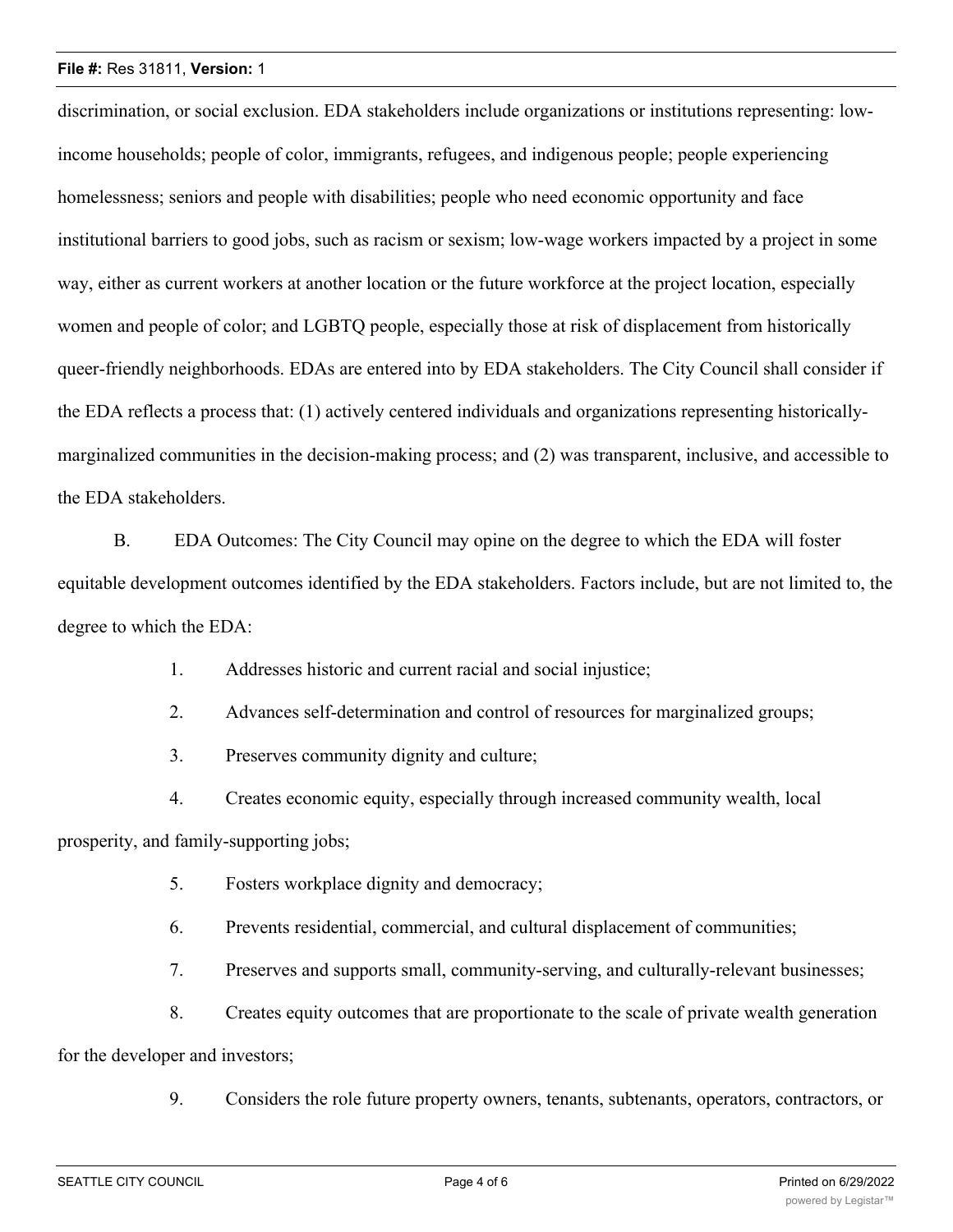other entities who occupy the development will have in working towards equitable outcomes identified in the EDA; and

10. Results in a binding agreement between a developer or project owner and EDA

stakeholders with lasting benefits. The binding agreement should include:

- a. Specific terms describing the responsibilities of all parties subject to the EDA;
- b. Clear timeframes for implementing each provision; and
- c. A system for monitoring and enforcing that requires participation and oversight

from all parties subject to the EDA.

Section 5. The City Council may consider best practices when opining on the effectiveness of an EDA, including whether the EDA includes explicit plans for community accountability, implementation, and enforcement.

| Adopted by the City Council the                           | day of | $, 2018,$ and signed by |
|-----------------------------------------------------------|--------|-------------------------|
| me in open session in authentication of its adoption this | day of | 2018.                   |

President \_\_\_\_\_\_\_\_\_\_\_\_ of the City Council

The Mayor concurred the day of the  $\sim$ , 2018.

Jenny A. Durkan, Mayor

Filed by me this day of  $\qquad \qquad$ , 2018.